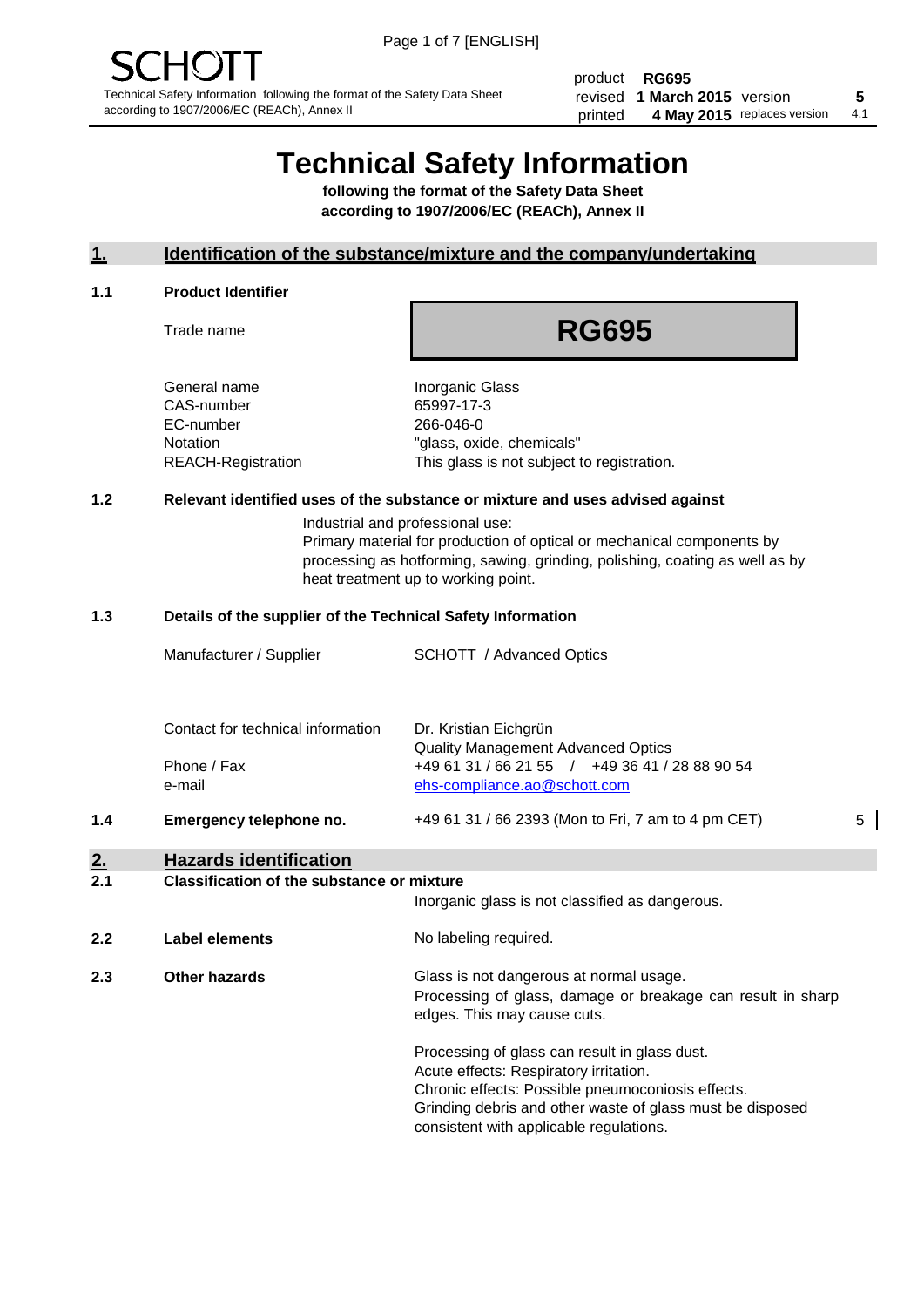### **3. Composition/information on ingredients**

#### **3.1 Substances**

As the substance glass is not included in the candidate list of substances of very high concern, currently there are no information duties according to article 33 of REACH. However for the production of glass we may use substances, which are on the candidate list and had been included in Annex XIV of the REACH regulation or could be included in future . These powdery substances are not present as such in the final glass; they are fully integrated into the glass matrix through the melting process. Thus they loose their original characteristics. The main components are listed as additional information in chapter 16. For more information please refer to ehs-compliance.ao@schott.com.

#### **3.2 Mixtures**

Glass is classified as substance acc. to regulation (EC) No 987/2008 (amending of Reach-Reg.).

#### **4. First aid measures**

#### **4.1 Description of first aid measures**

| <b>General information</b> | Glass is no hazardous substance. The following information<br>refer to glass dust and glass splinter which may result from<br>processing or breakage. |
|----------------------------|-------------------------------------------------------------------------------------------------------------------------------------------------------|
| <b>After inhalation</b>    | Supply fresh air; consult doctor in case of complaints                                                                                                |
| After skin contact         | Normally not dangerous.                                                                                                                               |
|                            | Consult doctor in case of complaints.                                                                                                                 |
| After eye contact          | Rinse under running water.                                                                                                                            |
|                            | Consult doctor in case of complaints.                                                                                                                 |
| <b>After swallowing</b>    | Consult doctor                                                                                                                                        |

#### **4.2 Most important symptoms and effects, both acute and delayed**

none known

**4.3 Indication of immediate medical attention and special treatment needed** 

|     |                                                                     | none                           |  |
|-----|---------------------------------------------------------------------|--------------------------------|--|
| 5.  | <b>Fire fighting measures</b>                                       |                                |  |
| 5.1 | <b>Extinguishing media</b>                                          | no requirements                |  |
| 5.2 | Special hazards arising from the substance or mixture               | none. Glass is noncombustible. |  |
| 5.3 | <b>Advice for firefighters</b>                                      | none                           |  |
| 6.  | <b>Accidental release measures</b>                                  |                                |  |
| 6.1 | Personal precautions, protective equipment and emergency procedures |                                |  |
|     |                                                                     | none                           |  |
| 6.2 | <b>Environmental Precautions</b>                                    | none                           |  |
| 6.3 | Methods and material for containment and cleaning up                | none                           |  |
| 6.4 | Reference to other sections                                         | none                           |  |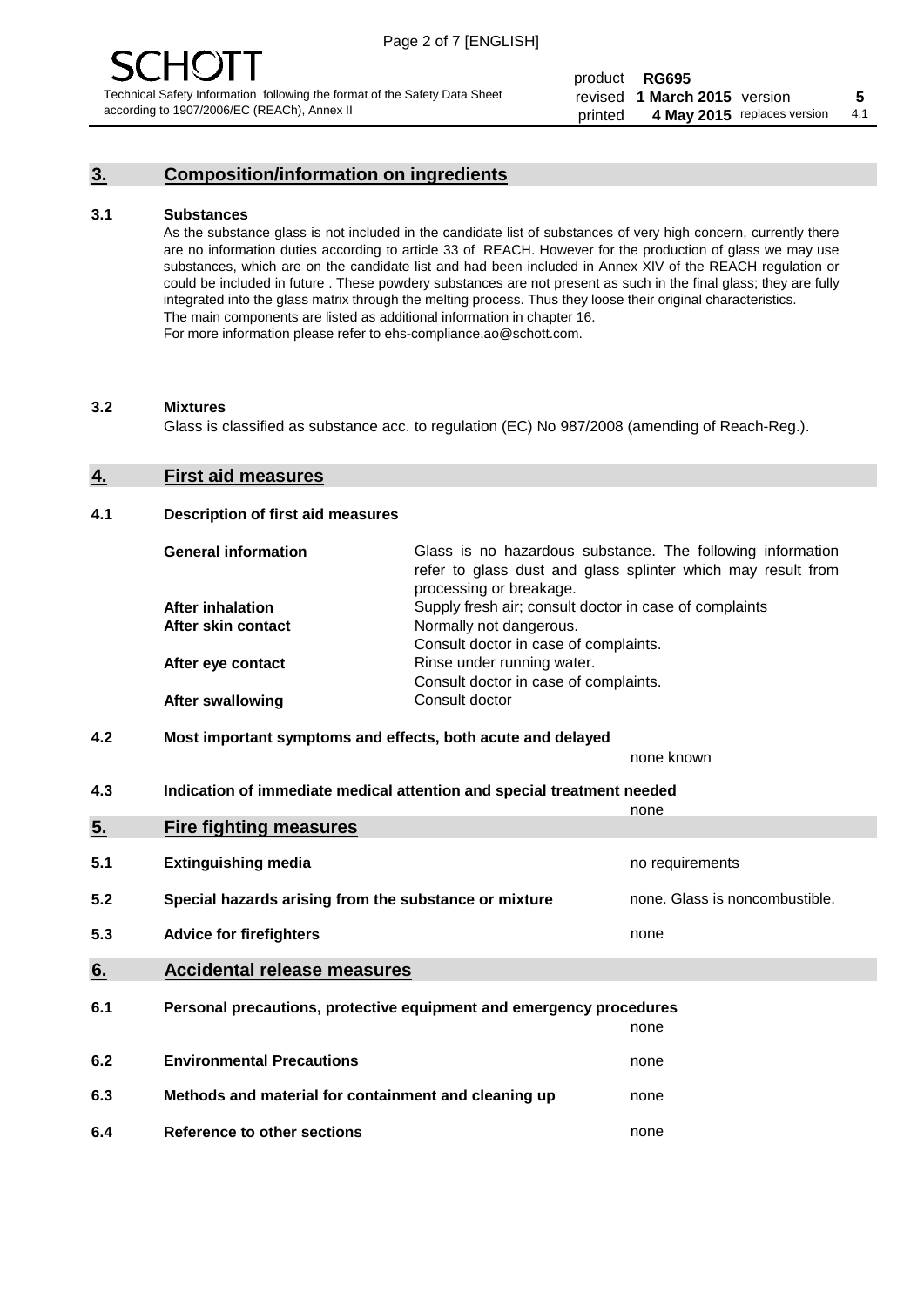

product **RG695** revised **5 1 March 2015** version printed 4 May 2015 replaces version 4.1

| $\underline{7}$ . | <b>Handling and storage</b>                                                                                      |                                                                                                                                                                                                                                                                                                                                                                                     |
|-------------------|------------------------------------------------------------------------------------------------------------------|-------------------------------------------------------------------------------------------------------------------------------------------------------------------------------------------------------------------------------------------------------------------------------------------------------------------------------------------------------------------------------------|
| 7.1               | <b>Precautions for safe handling</b>                                                                             | Avoid breakage because of injury risk by sharp edges.                                                                                                                                                                                                                                                                                                                               |
| 7.2               | Conditions for safe storage, including any incompatibilities                                                     | Store in dry environment. Avoid excessive humidity.                                                                                                                                                                                                                                                                                                                                 |
| 7.3               | Specific end use(s)                                                                                              | see section 1.2                                                                                                                                                                                                                                                                                                                                                                     |
| 8.                | <b>Exposure controls / personal protection</b>                                                                   |                                                                                                                                                                                                                                                                                                                                                                                     |
| 8.1               | <b>Control parameters</b><br>Regulation<br>Value<br>0,3 mg / $m3$<br>peak limit<br>no information<br>teratogenic | In case of dust formation, declaration for FUSED SILICA, CAS-No: 60676-86-0<br>TRGS 900 - GERMAN OCCUPATIONAL EXPOSURE LIMIT VALUES (01/2006)<br>(EXPOSURE LIMIT VALUE) with reference to the respirable fraction.<br>There is no reason to fear a risk of damage to the developing embryo<br>or foetus when limit value is adhered to                                              |
| 8.2               | <b>Exposure controls</b><br>in general.                                                                          | Technical measures and appropriate work processes have higher priority than personal<br>protective equipment. Provide adequate ventilation by local exhaust ventilation or ventilation<br>Adequate assessment tools for verification of effectivity of the protective measures includes<br>methods of measurements as described in "Technischen Regeln for Gefahrstoffe (TRGS) 402. |
|                   | <b>Respiratory Protection</b>                                                                                    | Technical measure: wet grinding/processing, avoid dust<br>formation.<br>If glass dust or particulates are above the national exposure<br>limits use a national approved respirator for dust and fibers.                                                                                                                                                                             |
|                   | <b>Hand Protection</b>                                                                                           | Use protective gloves and safety wristbands for protection<br>against cut injuries.                                                                                                                                                                                                                                                                                                 |
|                   | Eye Protection                                                                                                   | Use industrial safety glasses that meet national standards.                                                                                                                                                                                                                                                                                                                         |
|                   | <b>Personnel Protection</b>                                                                                      | Use safety skirting for protection from sharp edges.<br>Wear safety shoes.                                                                                                                                                                                                                                                                                                          |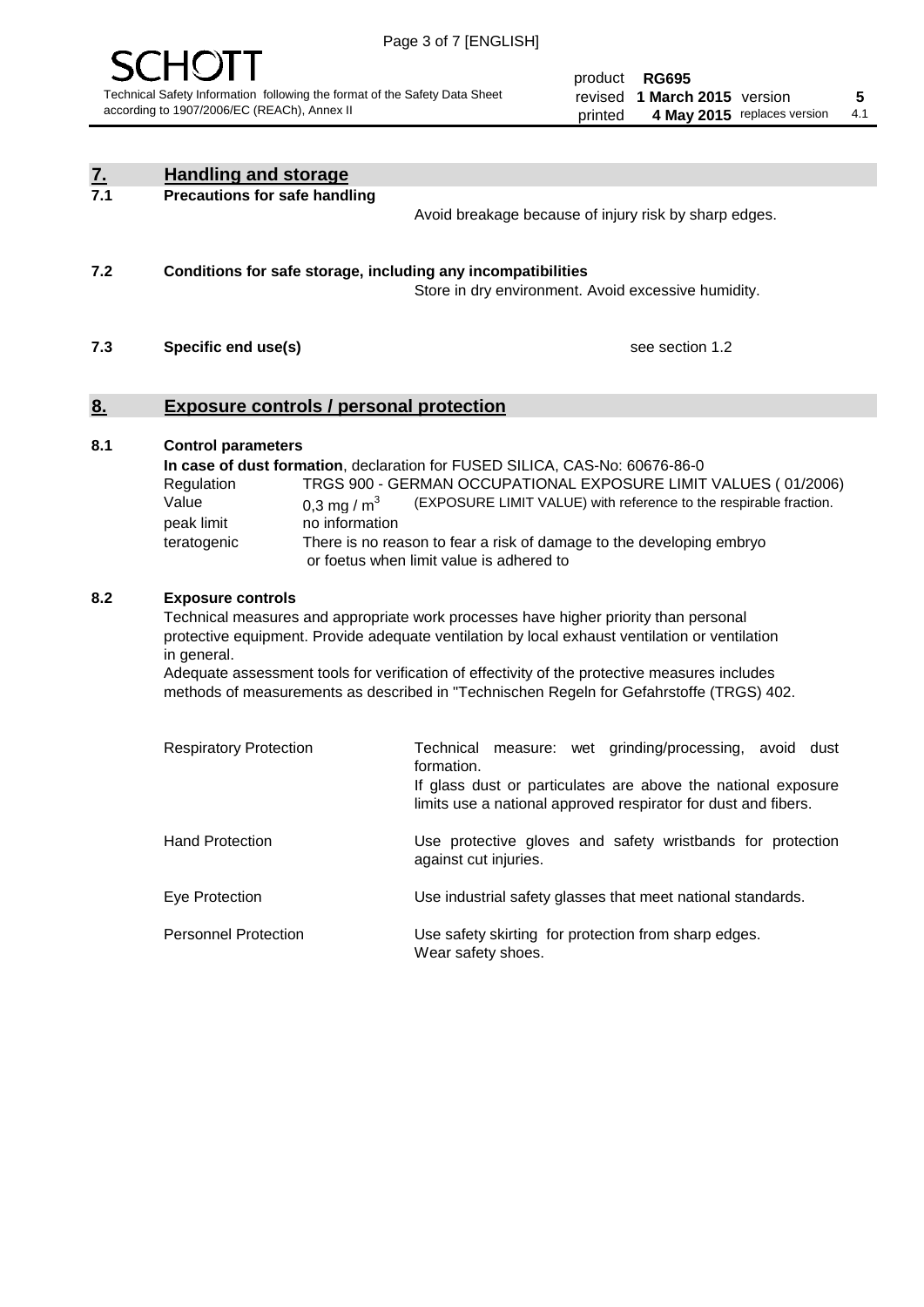#### **9. Physical and chemical properties**

#### **9.1 Information on basic physical and chemical properties**

|     | Appearance                            |                                                    |
|-----|---------------------------------------|----------------------------------------------------|
|     | <b>Physical state</b>                 | solid                                              |
|     | <b>Colour</b>                         | transparent or coloured                            |
|     | <b>Odour</b>                          | odourless                                          |
|     | pH-value                              | not applicable                                     |
|     | <b>Boilling point/boilling range</b>  | not applicable                                     |
|     | Melting point/melting range           | 532 °C                                             |
|     |                                       | Transformation temperature according to ISO 7884-8 |
|     | <b>Flashpoint</b>                     | not combustible                                    |
|     | <b>Combustibility</b>                 | not combustible                                    |
|     | Ignition temperature                  | none                                               |
|     | <b>Auto flammability</b>              | none                                               |
|     | Danger of explosion                   | none                                               |
|     | <b>Explosive limits upper / lower</b> | none                                               |
|     | <b>Oxidizing characteristics</b>      | none                                               |
|     | Vapour pressure                       | not applicable                                     |
|     | Density (20 °C)                       | $2,76$ g/ccm                                       |
|     | <b>Water solubility</b>               | not applicable                                     |
|     | <b>Fat solubility</b>                 | not applicable                                     |
|     | n-octanol-water partition coefficient | not applicable                                     |
|     | <b>Other information</b>              | none                                               |
| 9.2 | <b>Other information</b>              | none                                               |

#### **10. Stability and Reactivity**

#### **10.1 Reactivity**

Glass is a stable material. Glass is inert to many chemicals, but may react to hot, strong alkaline solutions and with hydrofluoric, fluorosilicic and phosphoric acids. When heated to temperatures above the melting point, metal oxide fumes may be emitted.

Glass is an amorphous, inorganic, usually transparent or translucent substance consisting of a mixture of silicates or sometimes borates or phosphates as glass formers. With additions of modifiers a melt is produced at high temperatures, that cools to a solid state without crystallization.

#### **10.2 Chemical stability**

Glass is stable at normal environmental conditions.

**10.3 Possibility of hazardous reactions** 

No hazardous reactions at intended use.

| 10.4 | <b>Conditions to avoid</b>              | see section 10.1 |
|------|-----------------------------------------|------------------|
| 10.5 | Incompatible materials                  | see section 10.1 |
| 10.6 | <b>Hazardous decomposition products</b> | see section 10.1 |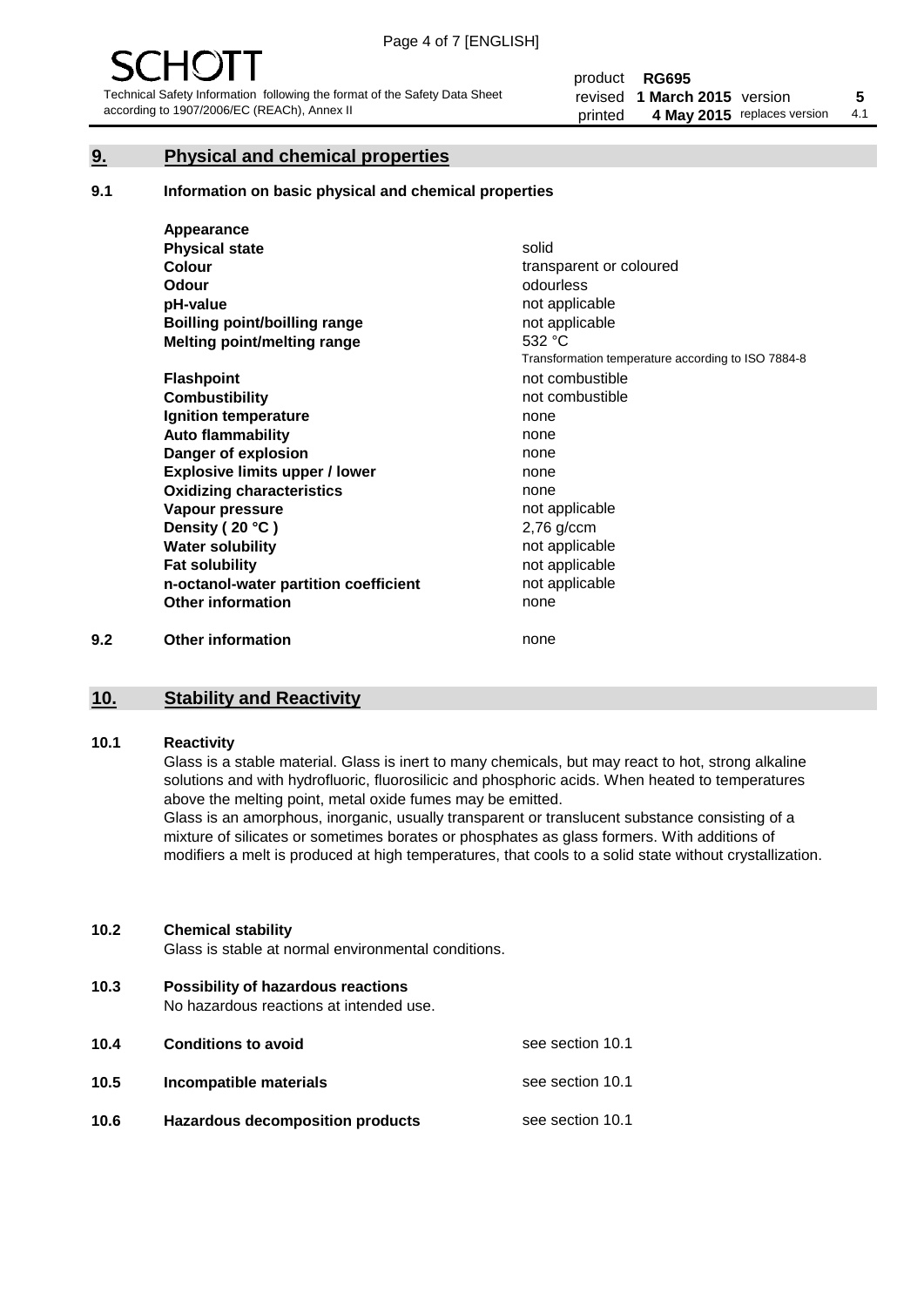

#### **11. Toxicological information**

**11.1 Information on toxicological effects** Toxicological data are not available.

#### **12. Ecological information**

- **12.1 Toxicity**
- **12.2 Persistence and degradability**
- **12.3 Bioaccumulative potential**
- **12.4 Mobility in soil**
- **12.5 Results of PBT and vPvB assessment**
- **12.6 Other adverse effects**

#### **13. Disposal considerations**

**13.1 Waste treatment methods**

| 14. | <b>Transport information</b> |  |  |
|-----|------------------------------|--|--|

- **14.1 <b>UN Number 14.1 UN** Number
- **14.2 CUN Proper Shipping Name no requirements no requirements 14.3 Transport hazard class(es) 14.3 no requirements 14.4 Packing group no requirements no requirements**
- 
- **14.5 Environmental hazards**
- **14.6 Special precautions for user**

**14.7 Transport in bulk according to Annex II of MARPOL73/78 and the IBC Code**

no requirements

no requirements see sections 6 to 8

unknown unknown unknown unknown

unknown unknown

Disposal according to local regulations

#### **15. Regulatory information**

#### **15.1 Safety, health and environmental regulations/legislation specific for the substance or mixture**

**REACH** Under REACH glass is classified as a "Substance". According to Appendix V Number 11 of the REACh regulation glass is exempted from registration if specified conditions are met. SCHOTT AG, Advanced Optics has examined this conditions for its products. This glass is not subject to registration.

**RoHS** This glass does not contain - according to our knowledge - materials in concentrations, whose placing on the market is forbidden in accordance to the current requirements of the European Directive 2011/65/EU. This glass contains cadmium to achieve it's particular characteristics. It is compliant to the RoHS due to the exemptions specified in the annex of the RoHS.

**United Nations Globally Harmonized System (UN-GHS) related to safety information.**

This information considers also the requirements of the UN-GHS related to safety information.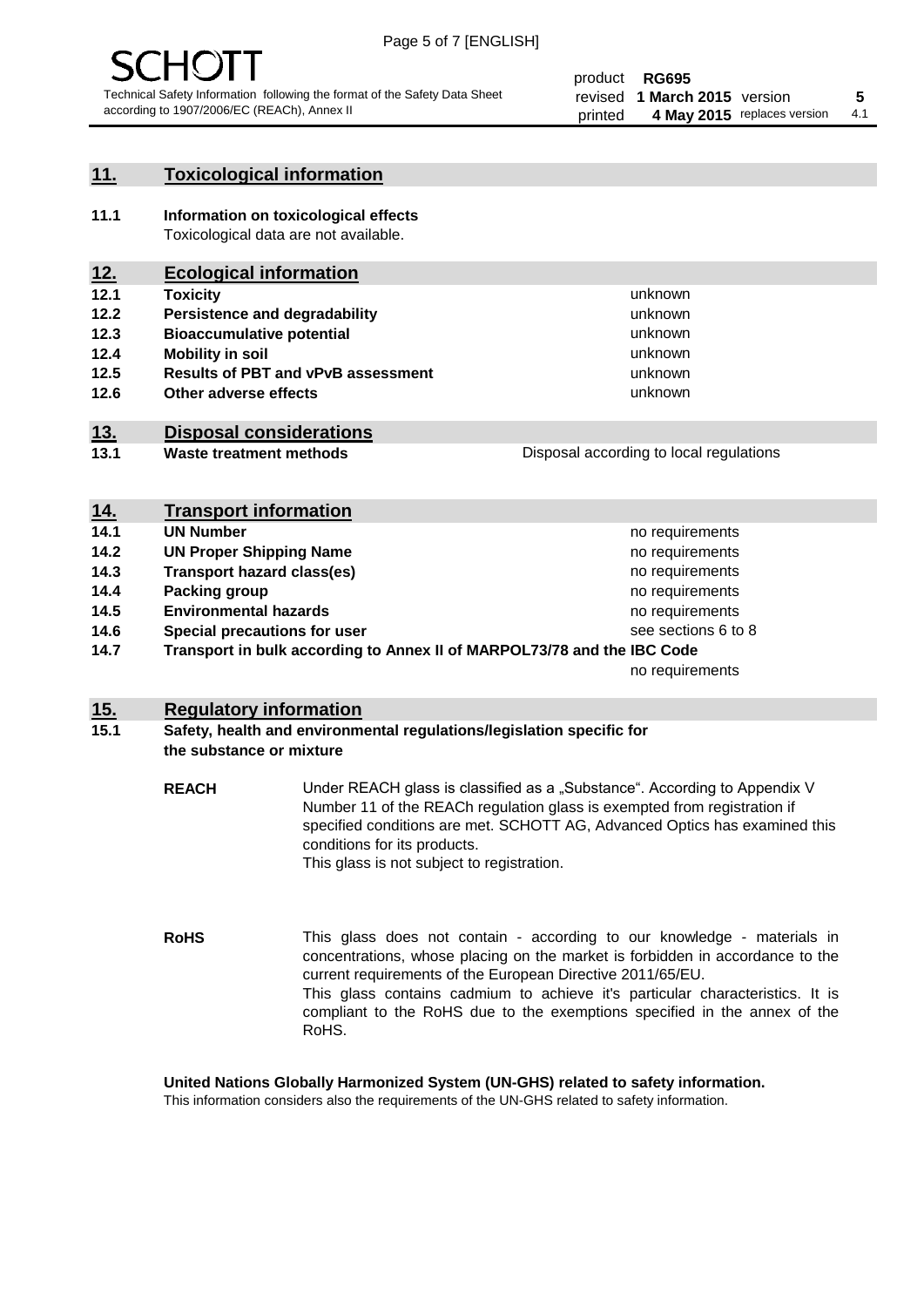# $\mathbf{H}$

Technical Safety Information following the format of the Safety Data Sheet according to 1907/2006/EC (REACh), Annex II

#### product **RG695** revised **5 1 March 2015** version printed 4 May 2015 replaces version 4.1

#### **15.2 Chemical Safety Assessment**

A Chemical Safety Assessment has not been carried out.

#### **16. Other information**

#### **16.1 Composition of mixture according to raw materials, based on the oxides.**

| chemical        |               | proportion    | <b>SVHC (REACH)</b> | Reg.  | <b>OSHA</b>                                             | <b>ACGIH</b>                                            | Carc. |
|-----------------|---------------|---------------|---------------------|-------|---------------------------------------------------------|---------------------------------------------------------|-------|
| name            | <b>CAS-No</b> | of weigth (%) | (Y/N)               | (Y/N) | <b>PEL</b>                                              | TLV                                                     | (Y/N) |
| Boron Oxide     | 1303-86-2     | $1 - 10$      | Yes                 | Yes   | $15 \text{ mg/m}^3$                                     | $10 \text{ ma/m}^3$                                     | No    |
| Cadmium Oxide   | 1306-19-0     | < 1           | Yes                 | Yes   |                                                         | $0.2 \text{ mg/m}^3$ 0.01 mg/m <sup>3</sup>             | Yes   |
| Chlorine        | 7782-50-5     | < 1           | No                  | Yes   |                                                         | 3 mg/m <sup>3</sup> (Ceiling) 0.5 ppm mg/m <sup>3</sup> | No    |
| Potassium Oxide | 12136-45-7    | $20 - 30$     | No                  | No    | N/A                                                     | N/A                                                     | No    |
| Sodium Oxide    | 1313-59-3     | < 1           | No                  | No    | N/A                                                     | N/A                                                     | No    |
| Sulfur          | 7704-34-9     | < 1           | No                  | Yes   | N/A                                                     | N/A                                                     | No    |
| Selenium Oxide  | 7446-08-4     | < 1           | No                  | Yes   | $0.2 \text{ mg/m}^3$ 0.2 mg/m <sup>3</sup>              |                                                         | No    |
| Silica          | 14808-60-7    | $50 - 60$     | No                  | Yes   |                                                         | $0.1 \text{ mg/m}^3$ 0.025 mg/m <sup>3</sup>            | No    |
| Tellurium Oxide | 13451-18-8    | < 1           | No                  | Yes   | $0.1 \text{ mg/m}^3$ 0.1 mg/m <sup>3</sup>              |                                                         | No    |
| Zinc Oxide      | 1314-13-2     | $10 - 20$     | No                  | Yes   | 5 mg/m <sup>3</sup> (fume) 2 mg/m <sup>3</sup> (R dust) |                                                         | No    |

**The classification and limiting values are valid for the raw materials, see section 3. Glass is not a substance of very high concern (SVHC).**

#### **Explanations to the data in the table**

| SVHC(REACH)        | The raw material is listed in the candidate list of the substances of very high<br>concern                                                                 |
|--------------------|------------------------------------------------------------------------------------------------------------------------------------------------------------|
| Reg.               | Regulated chemical substance per list OSHA Regulations (Standards - 29 CFR)<br>Subpart 1910.1000 Tables Z1 to Z3 Limits for Air Contaminants               |
| OSHA / PEL         | Permissible exposure limit – for chemical materials, issued by the OSHA                                                                                    |
| <b>ACGIH / TLV</b> | Threshold limit value - chemical substances classification by the ACGIH                                                                                    |
| <b>OSHA</b>        | Occupational Safety and Health Administration, an organization of the US.<br>Department of Labor (www.osha.gov).                                           |
| <b>ACGIH</b>       | American Conference of Governmental Industrial Hygienists (ACGIH), an<br>member-based organization that advances occupational and environmental<br>health. |
| Carc.              | Chemical substance classified as carcinogen                                                                                                                |